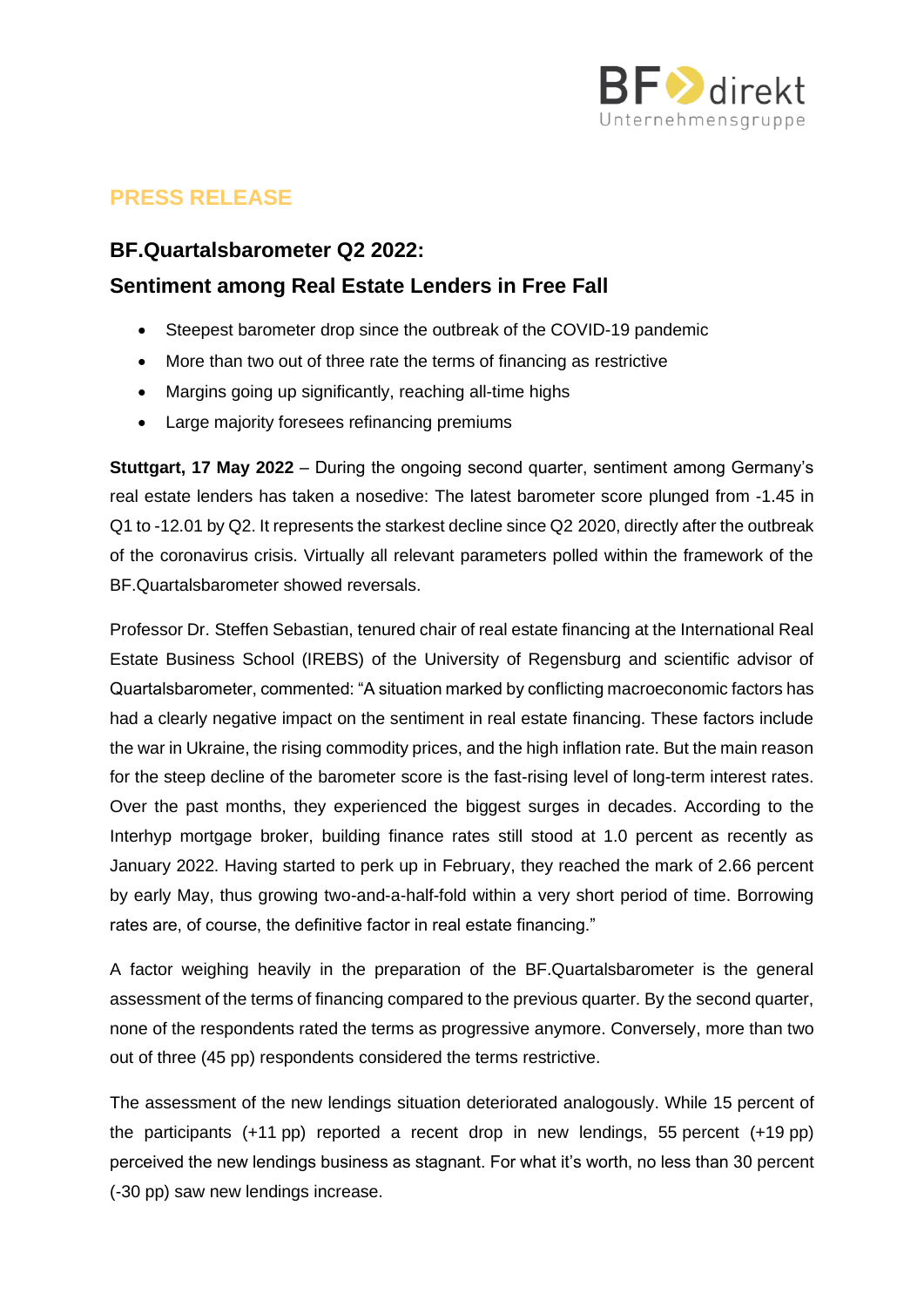

In the wake of the rise in interest rates, the liquidity costs and refinancing premiums charged by lenders have visibly increased. A recent or continued increase in liquidity costs was diagnosed by 77 percent of the respondents (+30 pp).

Manuel Köppel, the CFO of BF.direkt AG, added: "The margins have increased significantly, and are now, in the second quarter, at their highest level in eight years. Although this trend, in and of itself, would actually seem to be welcomed by lenders, it has done little to make up for the glum mood, as a sense of unease prevails among market players." Margins in inventory financing climbed to 192.6 bps (Q1 2022: 168.0 bps), while those in development financing rose to 283.2 bps (Q1 2022: 245.3 bps). By contrast, loan-to-value (LTV) ratios in inventory financing and loan-to-costs (LTC) ratios in property development financing have stayed relatively stable. The former nosed up to 67.4 percent (Q1 2022: 67.53 percent), the latter to 70.3 percent (Q1 2022: 69.8 percent).

#### **About the Methodology**

The BF.Quartalsbarometer is compiled on behalf of BF.direkt AG, a specialist for real estate finance, by analytics firm bulwiengesa AG. The index provides a comprehensive picture of the sentiment and business climate among real estate lenders in Germany.

For the survey underlying the BF.Quartalsbarometer, a total of about 111 experts are polled four times a year, most of whom are directly responsible for granting loans to real estate companies. The panel is staffed with representatives of diverse banks and other types of financiers. The BF.Quartalsbarometer score is compiled from diverse questionnaire components: the assessment of changes in the terms of financing, the trend in new lendings, the amount of loan tranches granted, the risk tolerance of lenders by asset class, the level of LTV/LTC ratios, the development of margins, the importance of alternative funding options, and the trend in liquidity costs.

#### **Download**

*The Quartalsbarometer for Q2 2022 is available for download under the following link: [https://www.bf-direkt.de/.](https://www.bf-direkt.de/)*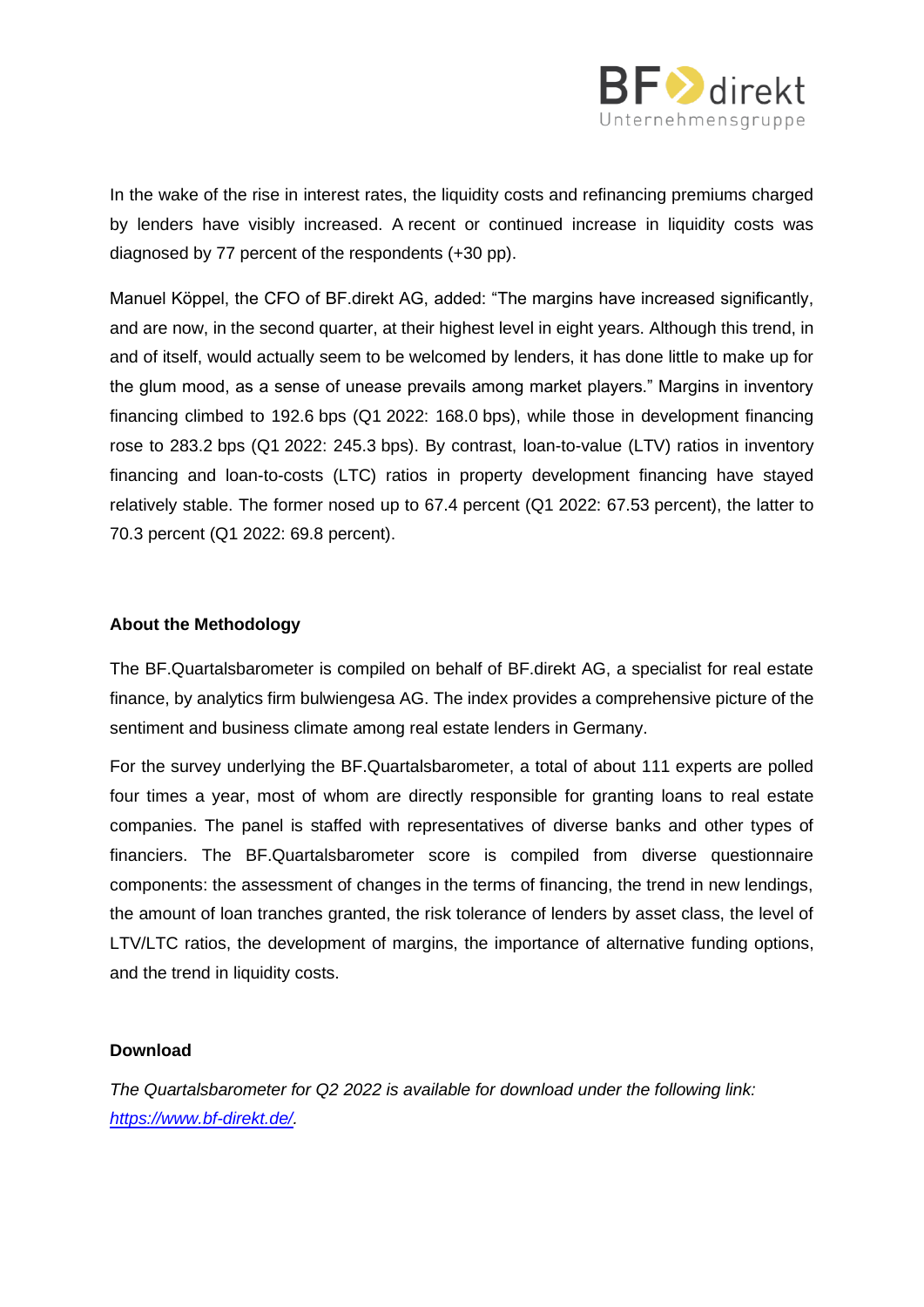

**Press Contact c/o RUECKERCONSULT GmbH** Daniel Sohler Tel.: +49 30 28 44 987 49 E-mail: sohler@rueckerconsult.de

**Contact at BF.direkt AG** Manuel Köppel, CFO Tel.: +49 711 22 55 44 136 E-mail: [M.Koeppel@bf-direkt.de](mailto:M.Koeppel@bf-direkt.de)

#### **Contact at bulwiengesa AG**

Andreas Schulten, generally authorised agent Tel.: : +49 201 87 46 96 60 E-mail: [schulten@bulwiengesa.de](mailto:schulten@bulwiengesa.de)

#### **About BF.direkt**

BF.direkt AG is an independent specialist for the funding of residential and commercial real estate projects. As one of Germany's leading financing advisers, the company develops innovative funding strategies and finds suitable finance partners for them. In addition, the company acts as asset manager for real estate debt investments. The BF.direkt Group is familiar with any financing component available on the market, including debt, equity and mezzanine capital. On occasion, the Group will invest in projects in its own right.

BF.direkt AG acts as holding company. The Group's operating activities are handled by its member companies BF.real estate finance GmbH, BF.capital GmbH, CoRE Solutions GmbH, BF.services GmbH and BF.solutions GmbH. Among the Group's clients are renowned contractors, property developers, listed real estate companies, real estate funds, pension funds and family offices domiciled inside and outside Germany. BF.direkt regularly arranges lending volumes of more than 1 billion euros a year, thereby facilitating an annual transaction volume of over 1.5 billion euros. The AuM in the real estate debt business add up to 500 million euros.

In addition to its head office in Stuttgart, the Group maintains branch offices in Berlin, Frankfurt and Munich, and employs a total of 40 staff.